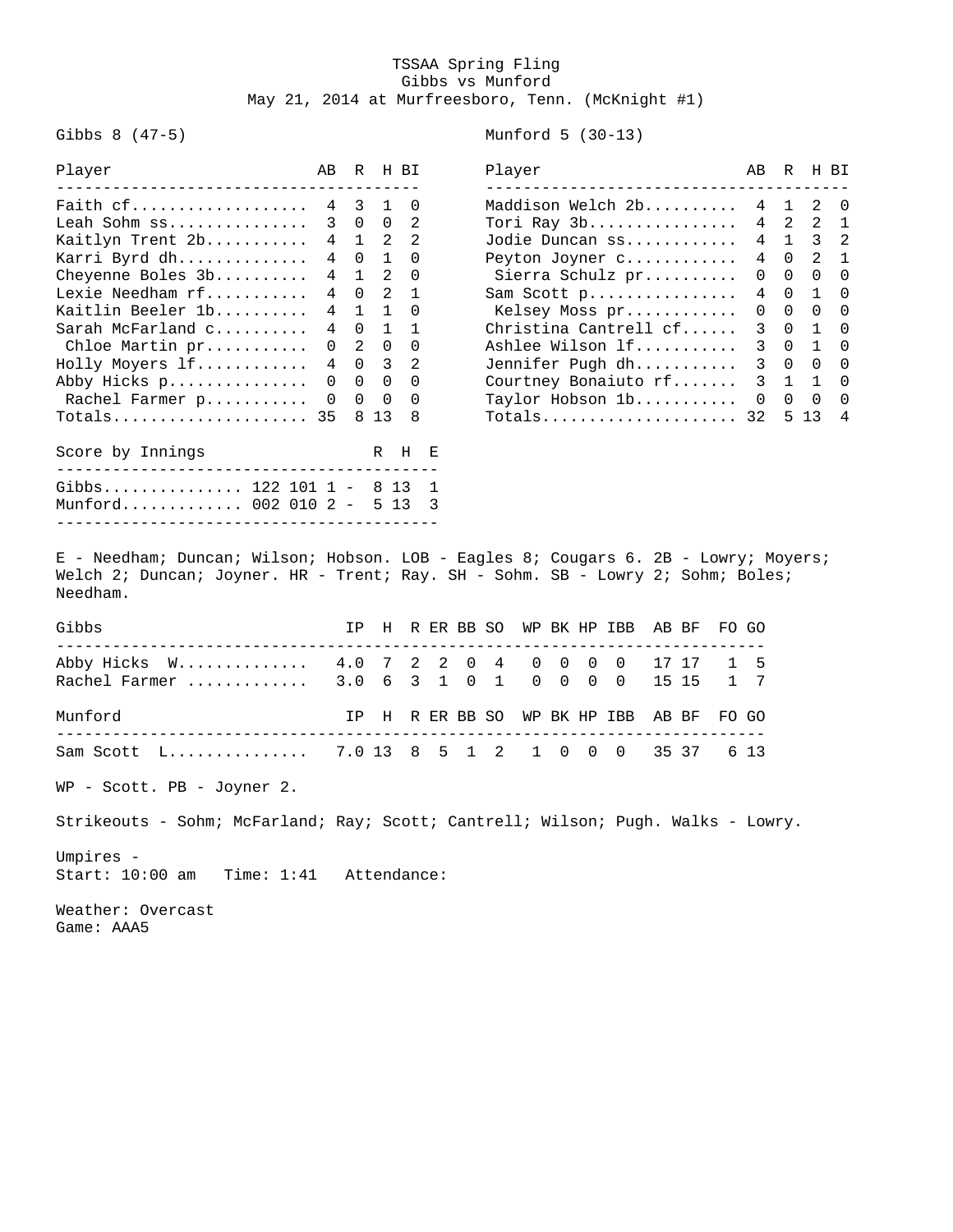## **Play-by-Play**

TSSAA Spring Fling Gibbs vs Munford - Play-by-Play May 21, 2014 at Murfreesboro, Tenn. (McKnight #1)

Score by Innings The R H E ----------------------------------------- Gibbs................. 122 101 1 - 8 13 1 Munford............. 002 010 2 - 5 13 3 -----------------------------------------

Gibbs starters: 21/cf Lowry; 3/ss Sohm; 14/2b Trent; 20/dh Byrd; 5/3b Boles; 4/rf Needham; 11/1b Beeler; 22/c McFarland; 13/lf Moyers; 18/p Hicks; Munford starters: 3/2b Welch; 14/3b Ray; 4/ss Duncan; 2/c Joyner; 10/p Scott; 11/cf Cantrell; 1/lf Wilson; 17/dh Pugh; 8/rf Bonaiuto; 21/1b Hobson;

**Gibbs 1st -** Lowry walked. Lowry stole second. Sohm struck out looking, out at first p to 1b; Lowry advanced to third. Trent singled to left field, RBI; Lowry scored. Byrd reached on a fielder's choice; Trent out at second ss unassisted. Boles popped up to cf. *1 run, 1 hit, 0 errors, 1 LOB.*

**Munford 1st -** Welch doubled to right center, out at third cf to ss to 3b. Ray grounded out to ss. Duncan doubled to left center. Joyner grounded out to 3b. *0 runs, 2 hits, 0 errors, 1 LOB.*

Gibbs 2nd - Needham grounded out to 3b. Beeler singled through the left side. McFarland singled, advanced to third on an error by lf, RBI; Beeler scored, unearned. Martin pinch ran for McFarland. Moyers doubled down the lf line, RBI; Martin scored, unearned. Lowry grounded out to 2b; Moyers advanced to third. Sohm grounded out to 3b. *2 runs, 3 hits, 1 error, 1 LOB.*

**Munford 2nd -** McFarland to c for Martin. Scott grounded out to ss. Cantrell grounded out to ss. Wilson struck out swinging. *0 runs, 0 hits, 0 errors, 0 LOB.*

**Gibbs 3rd -** Trent homered to left field, RBI. Byrd singled through the right side. Martin pinch ran for Byrd. Martin advanced to second on a wild pitch. Boles singled to right center; Martin advanced to third. Boles stole second. Needham singled through the left side, RBI; Boles advanced to third; Martin scored. Needham stole second. Beeler lined out to ss. McFarland grounded out to ss. Moyers grounded out to ss. *2 runs, 4 hits, 0 errors, 2 LOB.*

**Munford 3rd -** Byrd to dh for Martin. Pugh struck out swinging. Bonaiuto singled to second base. Welch doubled to left center; Bonaiuto advanced to third. Ray struck out swinging. Duncan singled up the middle, 2 RBI; Welch scored; Bonaiuto scored. Joyner doubled to left center; Duncan advanced to third, out at home cf to ss to c. *2 runs, 4 hits, 0 errors, 1 LOB.*

**Gibbs 4th -** Lowry doubled to left center. Lowry advanced to third on a passed ball. Sohm grounded out to 3b, SAC, bunt, RBI; Lowry scored. Trent grounded out to 3b. Byrd grounded out to 2b. *1 run, 1 hit, 0 errors, 0 LOB.*

**Munford 4th -** Scott singled up the middle. Moss pinch ran for Scott. Cantrell struck out swinging. Wilson grounded out to ss; Moss advanced to second. Pugh popped up to rf. *0 runs, 1 hit, 0 errors, 1 LOB.*

**Gibbs 5th -** Scott to p for Moss. Boles singled through the left side. Needham grounded out to 3b; Boles advanced to second. Beeler grounded out to ss. McFarland struck out swinging. *0 runs, 1 hit, 0 errors, 1 LOB.*